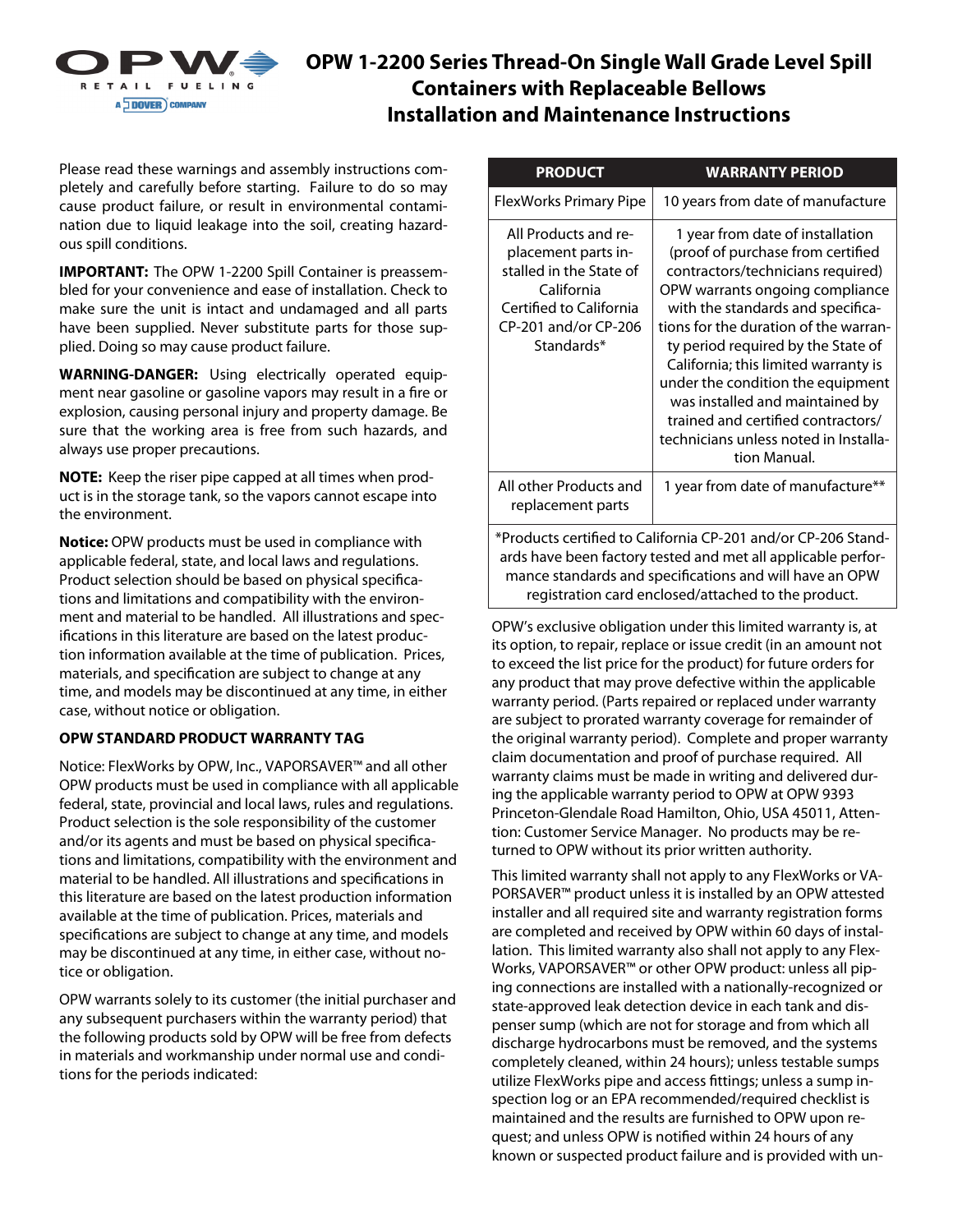restricted access to the product and the site. This limited warranty also shall not apply to any product which has been altered in any way, which has been repaired by anyone other than a service representative authorized by OPW, or when failure or defect is due to: improper installation or maintenance (including, without limitation, failure to follow Flex-Works Quick Reference Manual Installation Guide and all product warning labels); abuse or misuse; violation of health or safety requirements; use of another manufacturer's, or otherwise unauthorized, substances or components; soil or other surface or subsurface conditions; or fire, flood, storm, lightning, earthquake, accident or any other conditions, events or circumstances beyond OPW's control.

## THIS LIMITED WARRANTY IS IN LIEU OF ALL OTHER WARRAN-TIES, EXPRESS OR IMPLIED, AND ALL OTHER WARRANTIES INCLUDING, WITHOUT LIMITATION, THE WARRANTIES OF MERCHANTABILITY AND FITNESS FOR A PARTICULAR PUR-POSE, ARE HEREBY EXCLUDED.

OPW shall have no other liability whatsoever, whether based on breach of contract, negligence, gross negligence, strict liability or any other claim, including, without limitation, for special, incidental, consequential or exemplary damages or for the cost of labor, freight, excavation, clean-up, downtime, removal, reinstallation, loss of profit, or any other cost or charges. No person or entity is authorized to assume on behalf of OPW any liability beyond this limited warranty. This limited warranty is not assignable.

## **\*\* Date of manufacture on this product is located on the inner ring of the bucket.**

In some states it is prohibited to use spill container drain valves on spill containers that are exclusively used for vapor return risers. Install only 1-2200 Series Thread-On spill container models equipped with a drain plug.

**WARNING:** If the inner ring, lower bellows ring, bellows, or base is removed for any reason, follow the Operation and Maintenance instruction as noted. Replace o-rings and seals and install new ones. Never reuse damaged o-rings or seals as it may result in an improper seal. Only qualified, competent, well-trained technicians should perform maintenance. Common sense and good judgment should always be exercised. The contractor's understanding of all related site conditions prior to starting the project is essential. If the contractor does not have a clear understanding of the required work and site conditions, the contractor is advised to seek clarification prior to starting any portion of the project.

**NOTICE TO DELIVERY DRIVER:** All delivery drivers MUST inspect the inside of the container for water or contaminants other than fuel prior to delivery. If water or contaminates are present, then they MUST be removed before proceeding. Dispose of towels and debris safely and per all applicable local, state, and federal codes. After delivery is complete, the driver MUST drain any excess fuel that may have spilled into the container from their delivery hose.

**1-2200 Series Performance Specifications:** This Spill Container drain valve has been manufactured and tested to the following specifications: Leak Rate to be less than or equal to 0.17 CFH @ 2.0 " W.C.

# **Torque Specification:**

Spill Container 4" NPT, 125 ft-lbs minimum to 250 ft-lbs maximum.

4" Nipple: 4" NPT, 125 ft-lbs minimum to 250 ft-lbs maximum.

#### **NOTE: All 4" NPT threads are to be torqued progressively lower from the tank up.**

Drain Valve clamps: 5/16-18 UN thread, 11.5 ft-lbs minimum to 13.5 ft-lbs maximum.

Nipple Adaptor Bolts: 3/8-16 UN, 20 ft-lbs minimum to 25 ftlbs maximum.

Inner Ring and Lower Bellows Ring Bolts: 3/8 - 16 UN, 15 ftlbs minimum to 20 ft-lbs maximum.

#### **Tools Recommended:**

1-3100-TOOL - Torque Installation Tool

DW-VAC-TEST - Vacuum Test Equipment

SC-TEST-Sealable Test Cover

### **OPW 1-2200 SERIES GRADE LEVEL SPILL CONTAINER INSTALLATION INSTRUCTIONS:**

**Step 1:** (See Figures 1 and 2)

Determine riser pipe height. "L" is the distance between the top of the riser pipe and finish grade.

### **NOTE: The spill container height (from riser to grade) is**   $L + 1$ ".

| <b>Model Series</b>      | "L" Dimension         |
|--------------------------|-----------------------|
| 5 Gal. (Cast Iron Base)  | $L = 155/8$ " (40 cm) |
| 15 Gal. (Cast Iron Base) | $L = 173/8''$ (44 cm) |

#### **Step 2:**

De-burr and thoroughly clean riser pipe. Apply pipe dope to riser threads. Pipe dope is to be a nonhardening, gasoline resistant pipe thread seal compound.

#### **NOTE: Ground riser pipe to nearest grounding rod.**

#### **Step 3:**

Install spill container by rotating the mounting ring until hand tight.

#### **NOTE: Do NOT attempt to completely tighten the container using the mounting ring. Doing so may cause the unit to fail.**

#### **Step 4: (See Figure 2)**

Finish tightening the spill container base using the wrenching boss or with the 1-3100-TOOL. Torque to 125 ft-lbs min. to 250 ft-lbs max (4" NPT). 1-3100-TOOL can be used to set final torque (see 1-3100-TOOL instructions). **NOTE**: Per PEI RP100 Section 5.11, support the spill container after installing before backfilling.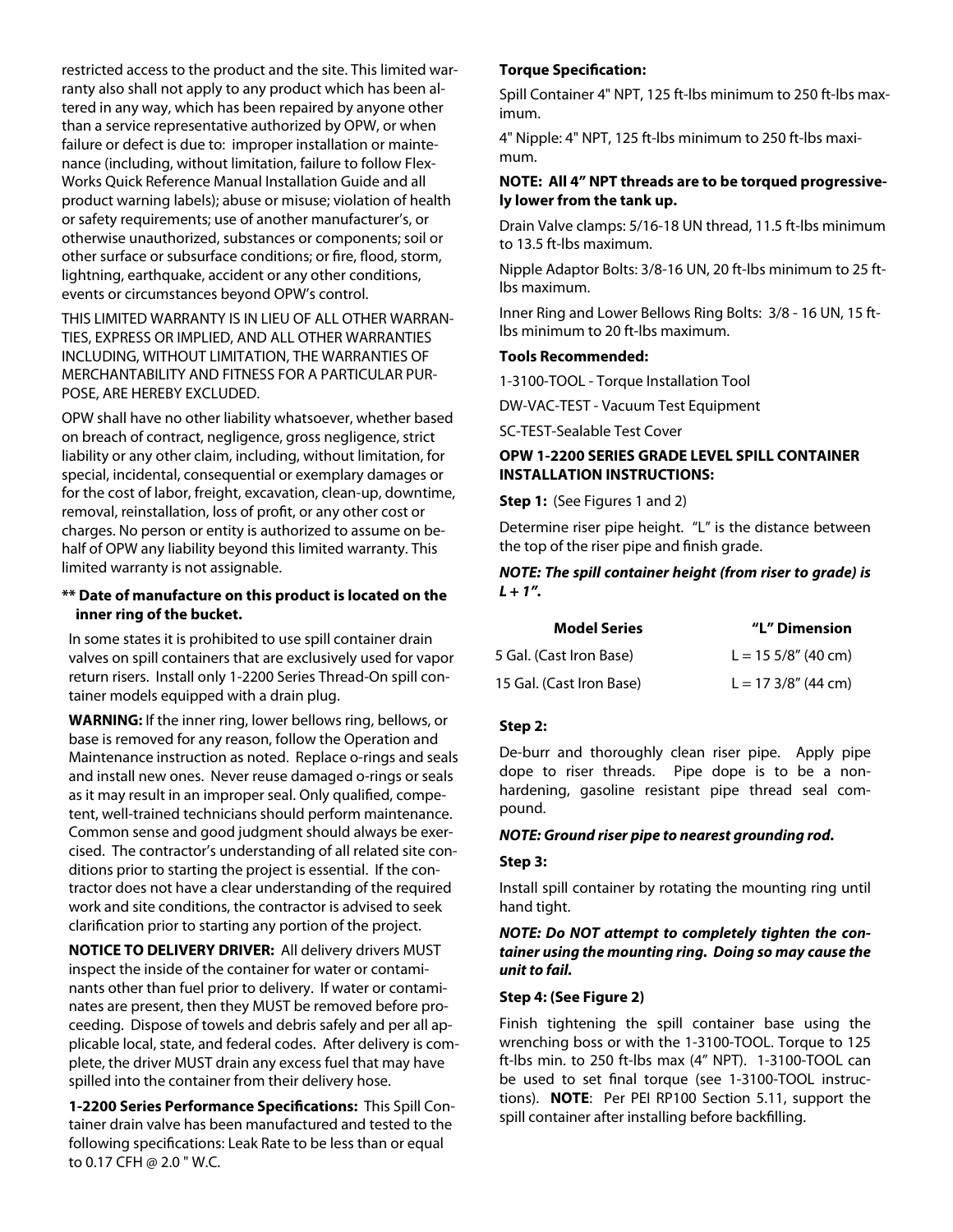





**Figure 2** 



# **Step 5: (See Figures 2 & 3)**

Remove Nipple Adaptor from spill container. Apply pipe dope to nipple and install in Nipple Adaptor. Pipe dope is to be a non-hardening, gasoline resistant pipe thread seal compound. Use only factory made nipples. Torque nipple to 125 ft-lbs min. to 250 ft-lbs max. (4" NPT). 1- 3100-TOOL can be used to set final torque. Torque value is based on rotation at the center of pipe. For standard covers install rotatable adaptor and dust cap per manufacturers' instructions. For sealable cover (1SC) models, install a standard 4" pipe cap to support adjustment system. (Adaptor and dust cap must be installed in sealable cover (SC) models after concrete has dried. Install drop tube, overfill prevention valve and/or loose jack screw assembly if used (61JSK-44CB) per manufacturers' instructions. Reinstall the Nipple Adaptor in spill container. Torque Nipple Adaptor bolts to 20 ft-lbs minimum to 25 ft-lbs maximum.

**NOTE: Nipple length is determined by measuring from the bottom of the threaded portion of the base to the bottom of the cover. Then subtract 2" minimum for clearance, height of adaptor and height of cap. Range of nipple lengths that can be used in all of the OPW spill containers: 4" min to 9" max. (See Figure 6)** 

#### **Step 6: (See Figures 4 & 8)**

If necessary, the height of the spill container can be adjusted by  $\pm 1.5$ " (3.8cm). If it is necessary to increase height, install adjusting system (sold separately for 5 gallon models, part number H12267) beneath tabs on mounting ring. See Figure 4 for standard cover models and Figure 8 for sealable cover models. Add shims as needed and adjust with screw (shims must be cut to size for sealable cover models).

## **NOTE: The adjustment should not be more than 1.5" from the initial length of the unit.**

#### **Step 7:**

Where applicable, upon preliminary installation perform the CARB Test Procedure TP-201.1C or equivalent. This Test Procedure will check the seals between the drain valve, nipple, bases, and rotatable adapter.

## **NOTE: Follow all state and local required testing on the primary and secondary buckets.**

#### **Step 8: (See Figure 7)**

Verify torque on mounting ring bolts. Torque to be 15 ftlbs minimum to 20 ft-lbs maximum.

Perform a hydrostatic test on the spill container. To test the spill container base and bellows, fill the container with water. A drop in the water level of 1/8" or greater after one hour means that a leak exists. To determine where the leak is, look for a steady stream of bubbles coming from one of the joints or water leaking on the outside of the bucket. **NOTE: Do not drain the water into the UST after the test is complete. Water must be disposed of per local requirements for hazardous**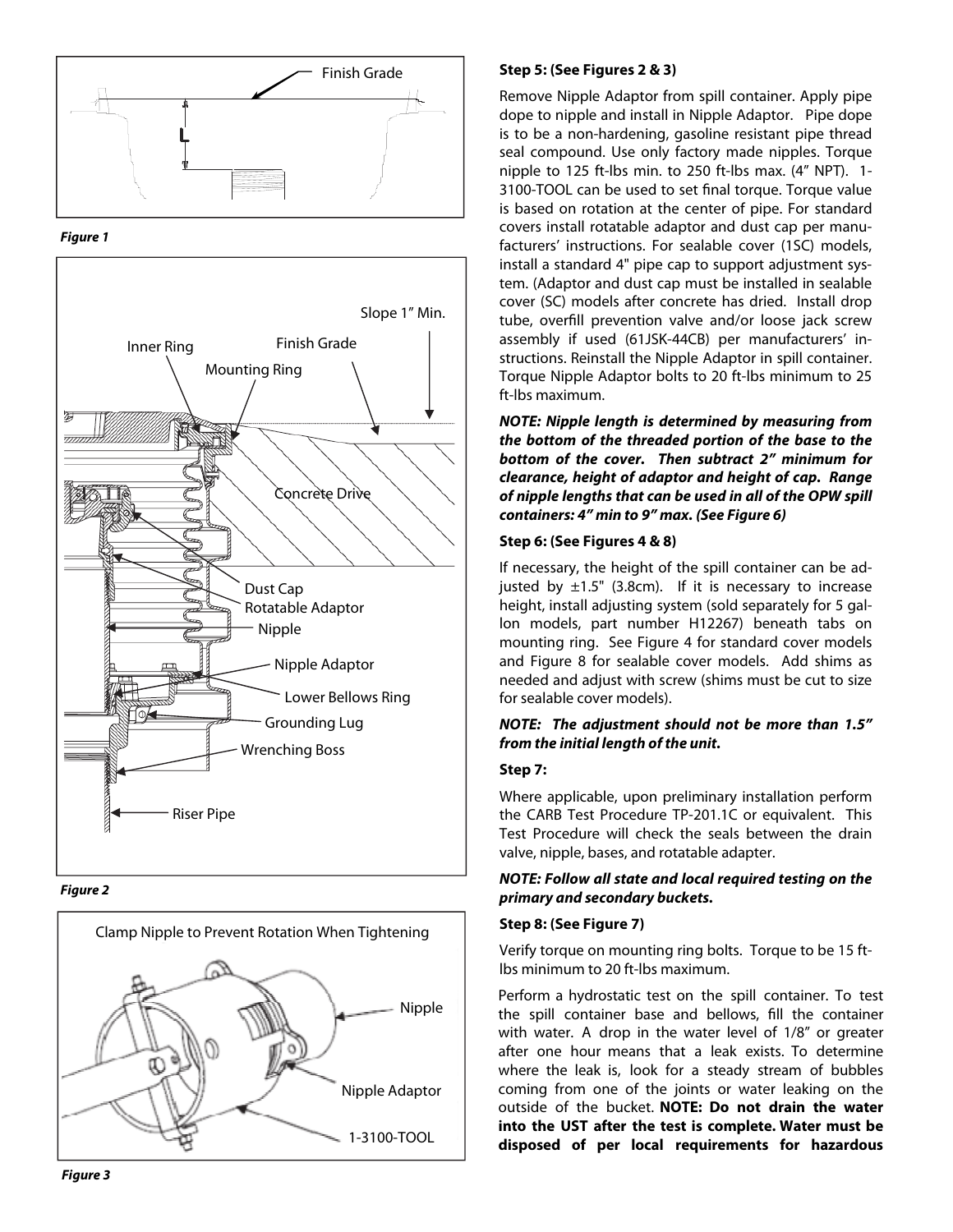## **waste. If the leak cannot be corrected the spill container or bellows should be replaced.**

As an alternate to a hydrostatic test a vacuum test can be performed on the spill container. Using OPW DW-VAC-TEST and SC-TEST, perform a vacuum test on the spill container. An initial vacuum of 15" of water should be attained and the spill container must retain a vacuum of at least 12" of water after 5 minutes. (See DW-VAC-TEST Instructions.)

# **Step 9: (See Figures 2 & 5)**

Before pouring concrete, place plastic over the cover and Mounting Ring protecting them from concrete splash. Double check that the unit is level and at proper grade height. Pour concrete per Figure 5. Ramp or dome the concrete away from the mounting ring.

There should be a minimum of 1" slope to finish grade.

# **NOTE: Do not stand on spill container before concrete sets up.**

Remove plastic from cover after concrete has dried. Remove adjustment system. Re-test the spill containers for leaks as described in Step 8, after the concrete has set up.

# **Operation and Maintenance:**

After each fuel delivery, the operator must remove any standing fuel from the container. Fuel can be removed by actuating the drain valve or with a gasoline absorbing disposable towel. If access to drop tube or overfill valve is required remove Nipple Adaptor from primary bucket.

**Weekly:** Perform a visual inspection of the interior of the containment bucket for water or other contaminants. If water or other contaminants are found they must be disposed of with disposable towels. Dispose of towels safely and per all applicable local, state and federal codes. Check that cover is in good condition and properly identified. Replace cover and seal as necessary. Inspect the bucket walls for cracks, bulges or holes. If any exist, have that spill container barricaded and contact maintenance personnel immediately for repairs.

# **NOTE: The bellows and base on the spill container can be replaced if damaged.**

**Semiannually:** Follow all state and local required hydrostatic or vacuum testing on the buckets. Inspect and clean the interior of the spill container and drain valve screen. Remove accumulated dirt and grit. Where applicable, test the drain valve using CARB procedure TP-201.1C or TP-201.1D. If the drain valve passes testing no further maintenances required. If the drain valve fails testing, remove the valve, soak in water and use high-pressure air, if needed, to clean. Reinstall the drain valve to its proper position and where applicable, test the valve with CARB procedure TP-201.1C or TP-201.1D. If problems persist, replace the drain valve with P/N 1DK-2100- EVR (specified torque 11.5 ft-lbs min to 13.5 ft-lbs max, 5/16- 18 UN thread). The sealable cover (1SC) adjustment nut is set at the factory, but due to environmental conditions it may be necessary to adjust it to either improve sealing or ease cover removal.

**IMPORTANT: Leave these instructions with the Station Operator.** 



**Figure 4** 



**Figure 5**